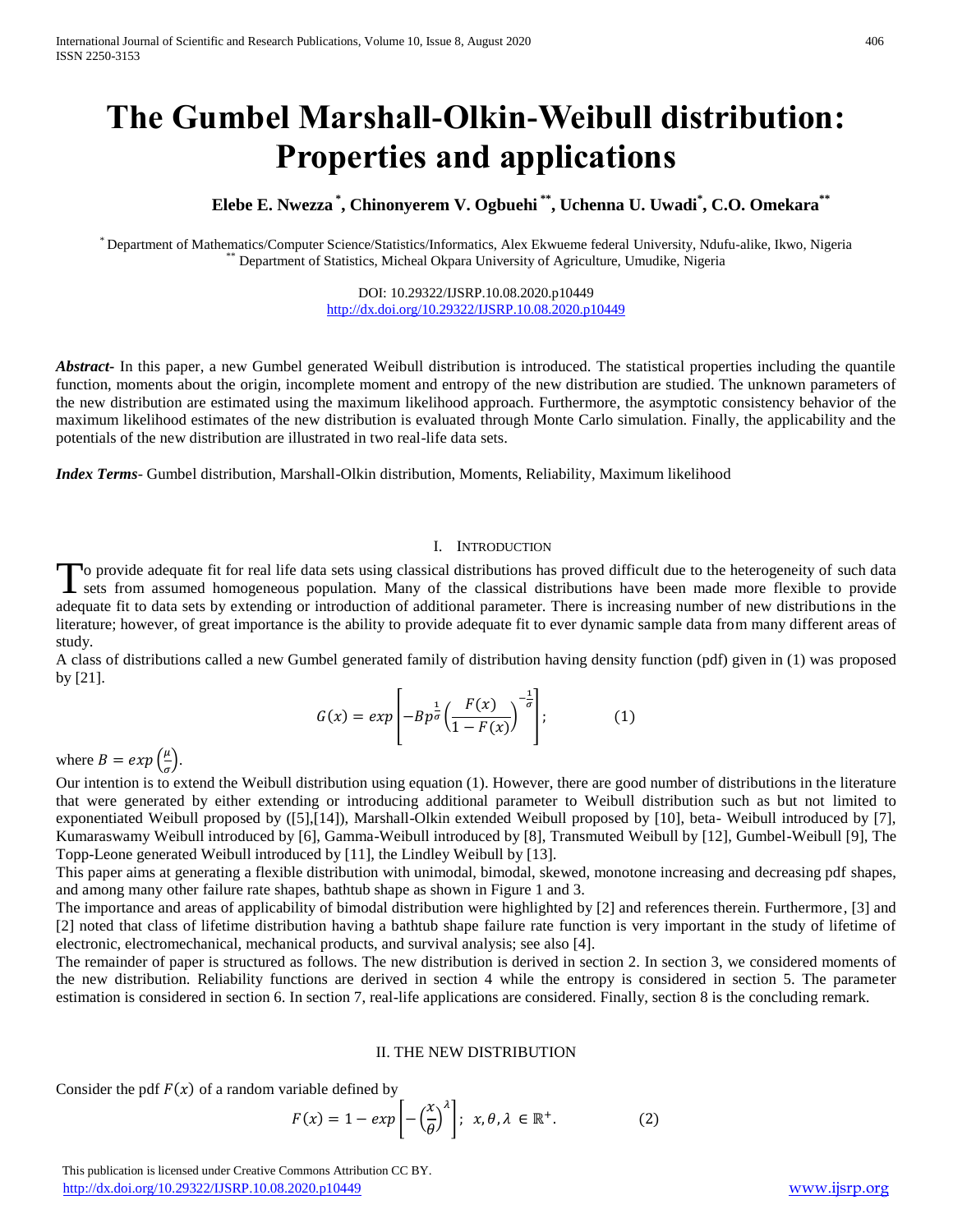The cdf of the new distribution called the Gumbel Marshall-Olkin Weibull is generated by substituting equation (2) in equation (1), and it is given by

$$
G(x) = exp\left[-Bp^{\frac{1}{\sigma}}\left(\exp\left[-\left(\frac{x}{\theta}\right)^{\lambda}\right]-1\right)^{-\frac{1}{\sigma}}\right]
$$
(3)

The density function (pdf) of GMO-W is obtained by taking the derivative of equation (3) with respect to (w.r.t)  $x$  and it is given by

$$
g(x) = \frac{B p^{\frac{1}{\sigma}} \lambda x^{\lambda - 1} \exp\left[\left(\frac{x}{\theta}\right)^{\lambda}\right]}{\sigma \theta^{\lambda} \left\{\exp\left[\left(\frac{x}{\theta}\right)^{\lambda}\right] - 1\right\}^{\frac{1}{\sigma} + 1}} \times
$$
  

$$
exp\left[-B p^{\frac{1}{\sigma}} \left(\exp\left[\left(\frac{x}{\theta}\right)^{\lambda}\right] - 1\right)^{-\frac{1}{\sigma}}\right]
$$
(4)

**Proposition 1**: If random variable Y follows Gumbel distribution, then random variable  $X = \theta [\ln(p e^Y + 1)]^{\frac{1}{\lambda}}$  follows Gumbel Marshall-Olkin Weibull distribution.

 $\sim$   $\sim$   $\sim$   $\sim$ 

#### **Proof**

The pdf of random variable  $Y$  is given by

$$
f(y) = \frac{\exp\left(\frac{y-\mu}{\sigma}\right)\exp\left[-\exp\left(\frac{y-\mu}{\sigma}\right)\right]}{\sigma}
$$
  
We have that if  $x = \theta[\ln(p \, e^y + 1)]^{\frac{1}{4}}$  then  $y = \log\left[p^{-1}\left(\exp\left[\left(\frac{x}{\theta}\right)^{\lambda}\right] - 1\right]\right]$  and  $\frac{dy}{dx} = \frac{\lambda x^{\lambda-1}}{\theta^{\lambda}\left(1 - \exp\left[\left(\frac{x}{\theta}\right)^{\lambda}\right]\right)}$ .

By transformation, the pdf of  $x$  is defined as

$$
g(x) = f(y) \left| \frac{dy}{dx} \right| \tag{5}
$$

Substituting the values of y and  $\left| \frac{dy}{dx} \right|$  in equation (5) yields

$$
g(x) = \frac{Bp^{\frac{1}{\sigma}}\left\{\exp\left[\left(\frac{x}{\theta}\right)^{\lambda}\right] - 1\right\}^{-\frac{1}{\sigma}}}{\sigma} \times
$$
  
 
$$
exp\left(-Bp^{\frac{1}{\sigma}}\left\{\exp\left[\left(\frac{x}{\theta}\right)^{\lambda}\right] - 1\right\}^{-\frac{1}{\sigma}}\right) \frac{\lambda x^{\lambda - 1}}{\theta^{\lambda}\left(1 - exp\left[\left(\frac{x}{\theta}\right)^{\lambda}\right]\right)}
$$

 $\overline{1}$ 

Simplifying further, we obtain the pdf of  $X$  as

$$
g(x) = \frac{B p^{\frac{1}{\sigma}} \lambda x^{\lambda - 1} \exp\left[\left(\frac{x}{\theta}\right)^{\lambda}\right]}{\sigma \theta^{\lambda} \left\{\exp\left[\left(\frac{x}{\theta}\right)^{\lambda}\right] - 1\right\}^{\frac{1}{\sigma} + 1}} \times
$$

$$
exp\left[-B p^{\frac{1}{\sigma}} \left(\exp\left[\left(\frac{x}{\theta}\right)^{\lambda}\right] - 1\right)^{-\frac{1}{\sigma}}\right].
$$

End of proof.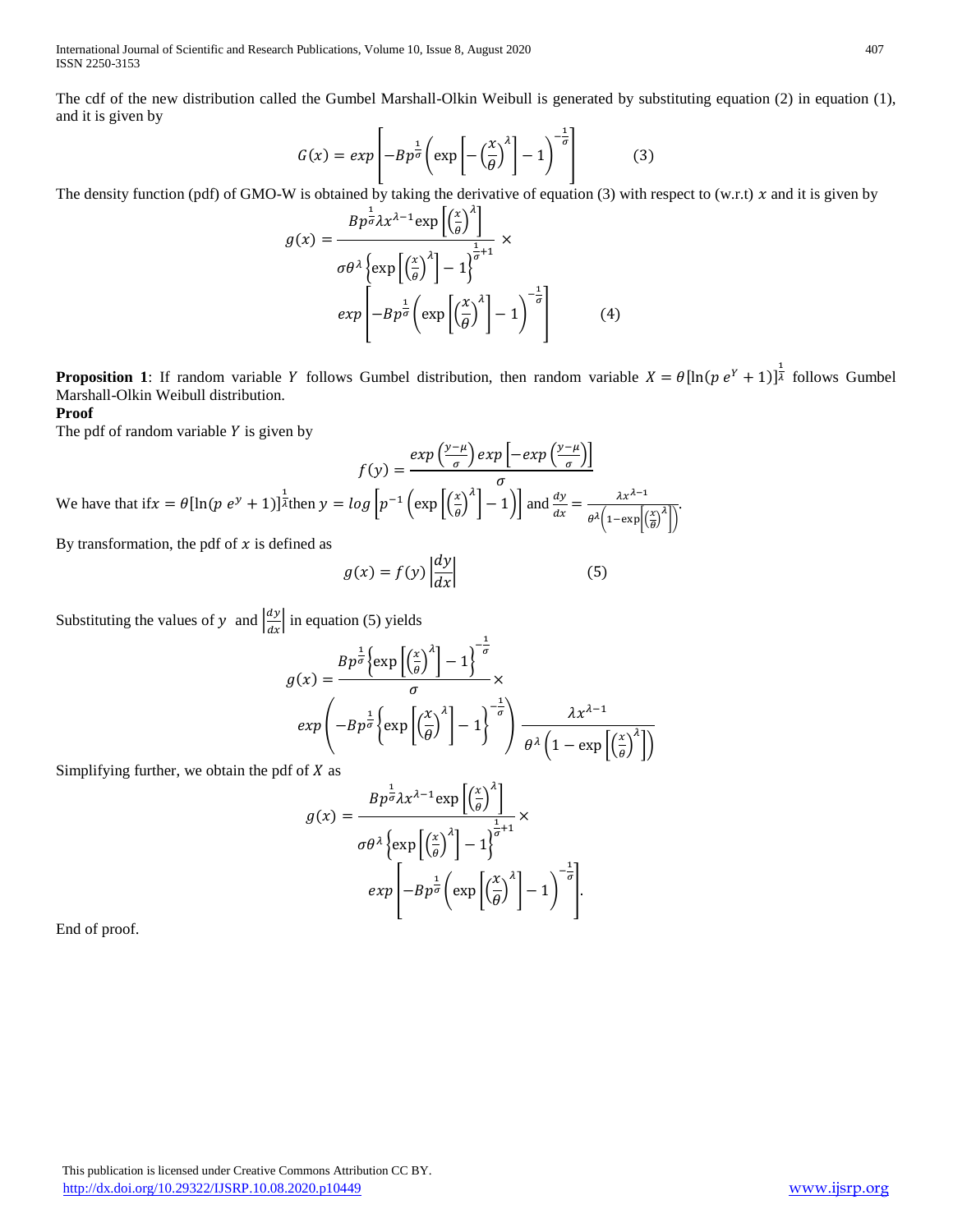

GMO-W pdf

Figure 1. Plots of GMO-W pdf for different parameter values.

#### III. STATISTICAL PROPERTIES

In this section, we derived some of the statistical properties of the GMO-W distribution.

#### *A. Quantile Function*

The quantile function of GMO-W denoted by  $Q(u)$  is obtained by applying the probability integral transform on equation (3) and it is given by

$$
Q(u) = \theta (\ln\{1 - pB^{\sigma}[\ln(u)]^{-\sigma}\})^{\frac{1}{\lambda}}, \quad u \in (0,1). \tag{6}
$$

We can obtain the  $\alpha^{th}$  percentile by substituting appropriately the corresponding values in equation (6). For instance, the  $50<sup>th</sup>$  percentile which is the median (M) can be obtained by substituting the corresponding value  $u = 0.5$  in equation (5), this yields  $M = \theta (\ln\{1 - pB^{\sigma}[\ln(0.5)]^{-\sigma}\})^{\frac{1}{\lambda}}.$ 

By equation (6), we can obtain an alternative measure of kurtosis proposed by [15] and defined as

$$
k = \frac{Q\left(\frac{7}{8}\right) - Q\left(\frac{5}{8}\right) + Q\left(\frac{3}{8}\right) - Q\left(\frac{1}{8}\right)}{Q\left(\frac{6}{8}\right) - Q\left(\frac{2}{8}\right)}
$$

Figure 1 shows the plots of GMO-W and Weibull kurtosis at respective parameter values  $p = 0.5$ ,  $\mu = 0.5$ ,  $\sigma = 3$ ,  $\lambda = 0.5$  to  $3$ ,  $\theta =$ 0.1 to 10.1 to 1 and  $\lambda = 0.5$  to 3,  $\theta = 0.1$  to 1. Figure 1 plot reveals that GMO-W has heavier tail than the Weibull distribution.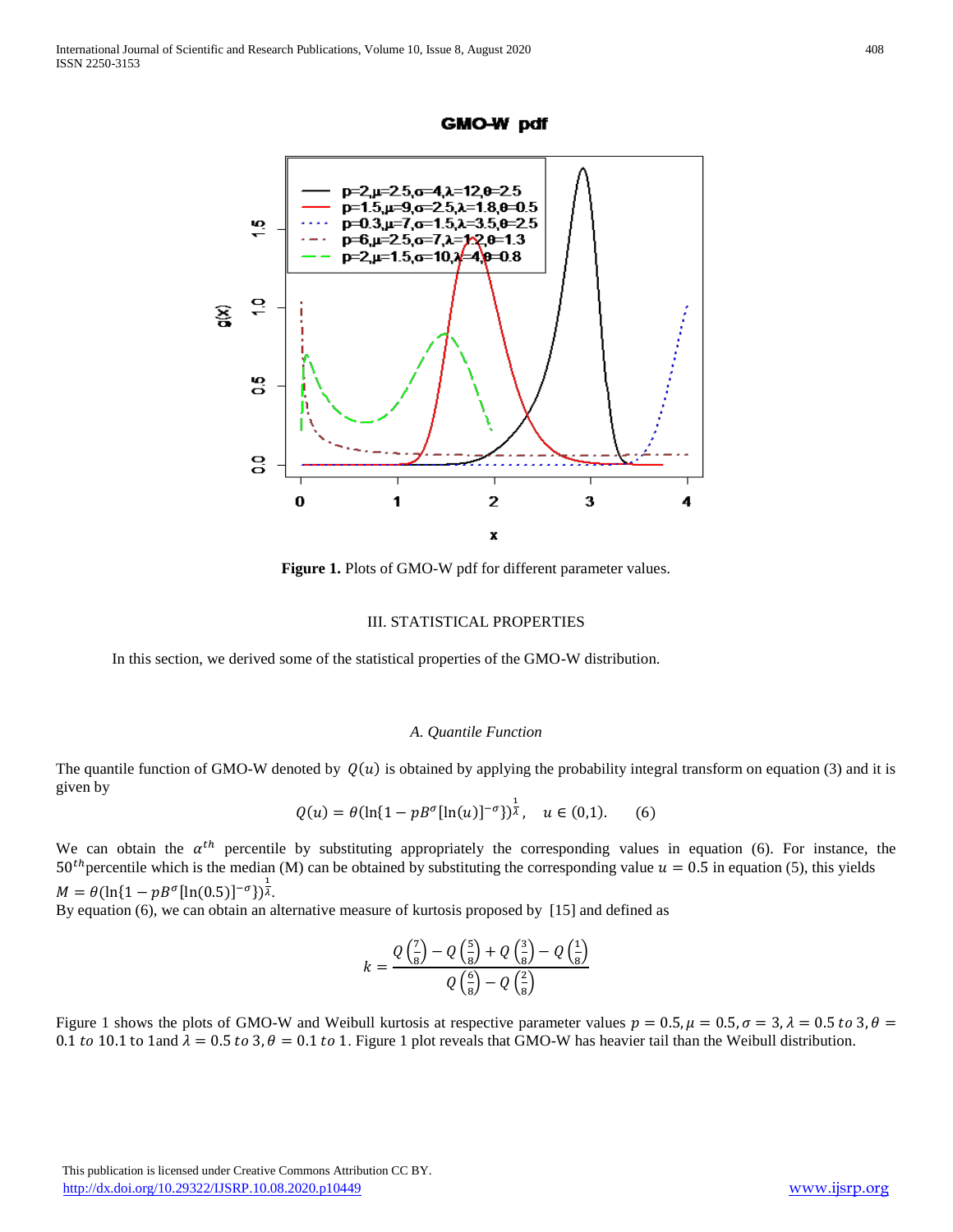

**Figure 2.** Plots ofKurtosis a) GMO-W b) Weibull distribution.

#### *B. Moments*

The  $n^{th}$  moment about the origin say  $\mu'_n$  of a random variable X having GMO quantile function of GMO-W is defined as

$$
\mu'_n = E(X^n) = \int_0^{\infty} x^n g(x) dx \tag{7}
$$

where  $g(x)$  is as defined as in equation (4). Substituting equation (4) in (7) and applying the general binomial series expansion that

$$
a = \frac{Bp^{\frac{1}{\sigma}}}{\sigma \theta^{\lambda}} \sum_{i,j=0}^{\infty} \frac{(-1)^{i}}{i!} \left( Bp^{\frac{1}{\sigma}} \right)^{i} \left( \frac{i}{\sigma} + \frac{1}{\sigma} + j \right) \times
$$

$$
\int_{0}^{\infty} x^{n+\lambda-1} exp \left[ -\left( \frac{i}{\sigma} + \frac{1}{\sigma} + j \right) \left( \frac{x}{\theta} \right)^{\lambda} \right] dx \qquad (8)
$$

Letting  $y = \left(\frac{i}{2}\right)$  $\frac{i}{\sigma} + \frac{1}{\sigma}$  $\frac{1}{\sigma} + j \bigg) \bigg( \frac{x}{\theta}$  $\left(\frac{x}{\theta}\right)^{\lambda}$ , implies that  $x = \frac{\theta y^{\frac{1}{\lambda}}}{\theta y^{\frac{1}{\lambda}}}$  $\left(\frac{i}{\sigma} + \frac{1}{\sigma} + j\right)$  $\frac{1}{\sqrt{2}}$  and  $dx = \frac{\theta y^{\frac{1}{\lambda}}}{\sqrt{2} \left(\frac{1}{2}\right)^{1/2}}$  $\lambda\left(\frac{i}{\sigma} + \frac{1}{\sigma} + j\right)$  $\frac{1}{\lambda}$  dy. By change of variable, equation (8) becomes  $\mathbf{1}$  $\infty$ 

$$
\mu'_{n} = \frac{Bp^{\frac{1}{\sigma}}\theta^{n}}{\sigma\left(\frac{i}{\sigma} + \frac{1}{\sigma} + j\right)^{\frac{n}{\lambda}+1}} \sum_{i,j=0}^{\infty} \frac{(-1)^{i}}{i!} \left(Bp^{\frac{1}{\sigma}}\right)^{i} \left(\frac{i}{\sigma} + \frac{1}{\sigma} + j\right) \times
$$

$$
\int_{0}^{\infty} y^{\frac{n}{\lambda}} exp(-y) dy
$$

$$
= \frac{Bp^{\frac{1}{\sigma}}\theta^{n}}{\sigma\left(\frac{i}{\sigma} + \frac{1}{\sigma} + j\right)^{\frac{n}{\lambda}+1}} \sum_{i,j=0}^{\infty} \frac{(-1)^{i}}{i!} \left(Bp^{\frac{1}{\sigma}}\right)^{i} \left(\frac{i}{\sigma} + \frac{1}{\sigma} + j\right) \times
$$

$$
\Gamma\left(\frac{n}{\lambda} + 1\right)
$$

The  $n<sup>th</sup>$  incomplete moment was proposed by [16] to determine the shape distribution. The  $n<sup>th</sup>$  incomplete moment for a random variable X with pdf  $f(x)$  is defined as

 $I(w; n) = \int_{-\infty}^{w} x^n f(x) dx$ <br>If X follows GMO-W, then the  $n^{th}$  incomplete moment is defined by

 $\mu'_i$ 

$$
I(w; n) = \int_{0}^{\infty} x^{n} g(x) dx
$$
 (9)

where  $g(x)$  is defined as in equation (4). Applying the general binomial series expansion to equation (9) yields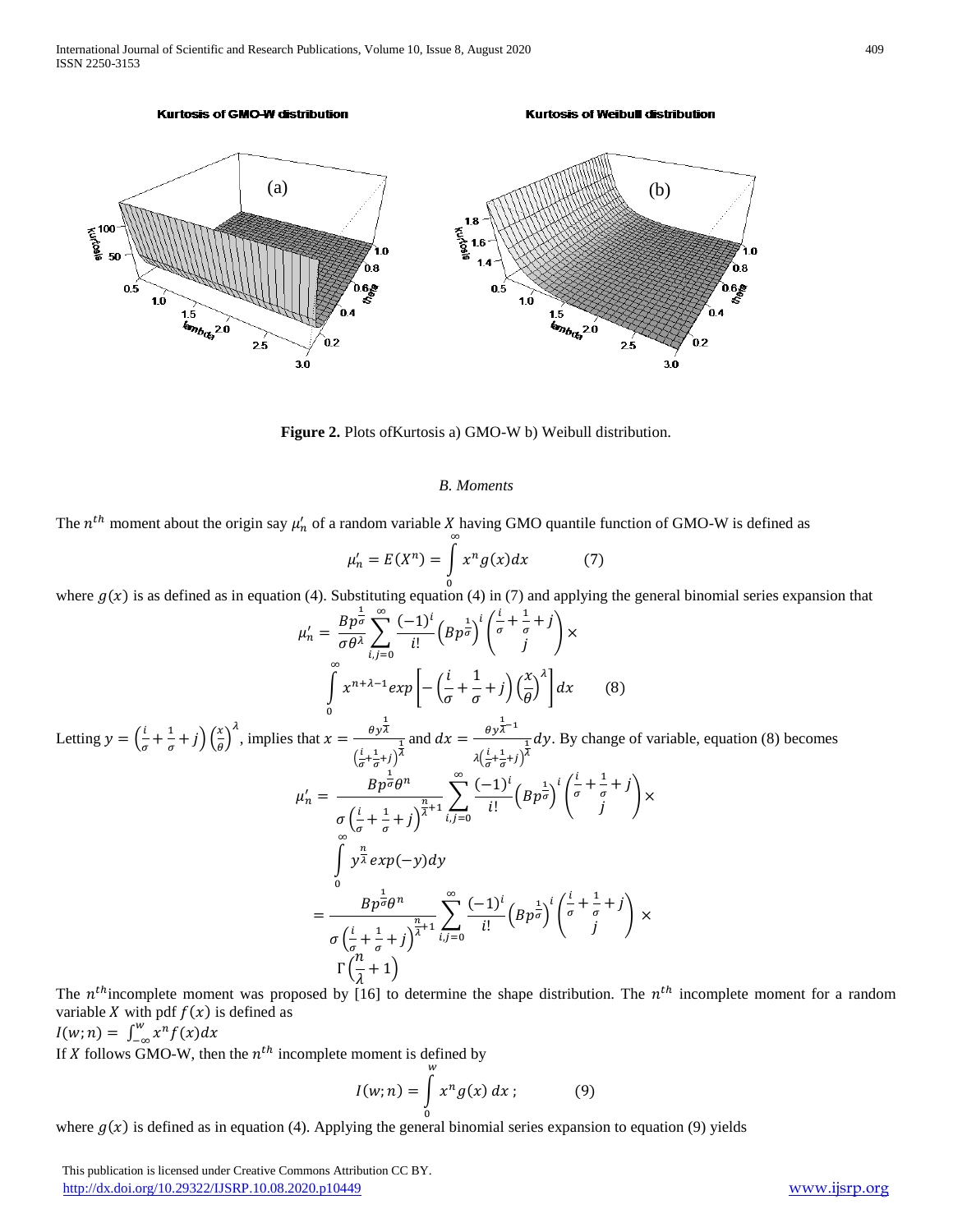International Journal of Scientific and Research Publications, Volume 10, Issue 8, August 2020 410 ISSN 2250-3153

$$
I(w;n) = \frac{B\lambda p^{\frac{1}{\sigma}}}{\sigma\theta^{\lambda}} \sum_{i,j=0}^{\infty} \frac{(-1)^i}{i!} \left(Bp^{\frac{1}{\sigma}}\right)^i \left(\frac{i}{\sigma} + \frac{1}{\sigma} + j\right) \times
$$

$$
\int_{0}^{w} x^{n+\lambda-1} exp\left[-\left(\frac{i}{\sigma} + \frac{1}{\sigma} + j\right)\left(\frac{x}{\theta}\right)^{\lambda}\right] dx \qquad (10)
$$

Applying change of variable in the integral above by letting  $q = \left(\frac{1}{2}\right)^{n}$  $\frac{i}{\sigma} + \frac{1}{\sigma}$  $(\frac{1}{\sigma}+j)(\frac{x}{\theta})$  $\left(\frac{x}{\theta}\right)^{\lambda}$ , equation (10) becomes

$$
I(w; n) = \frac{B\lambda p^{\frac{1}{\sigma}}\theta^{n}}{\sigma\left(\frac{i}{\sigma} + \frac{1}{\sigma} + j\right)^{\frac{n}{\lambda}+1}} \sum_{i,j=0}^{\infty} \frac{(-1)^{i}}{i!} \left(Bp^{\frac{1}{\sigma}}\right)^{i} \times \frac{\left(\frac{i}{\sigma} + \frac{1}{\sigma} + j\right)^{\frac{n}{\lambda}+1}}{\left(\frac{i}{\sigma} + \frac{1}{\sigma} + j\right)^{\frac{n}{\lambda}}\theta^{n}} \frac{\pi}{q^{\frac{n}{\lambda}}exp(-q)dq}
$$

$$
= \frac{B\lambda p^{\frac{1}{\sigma}}\theta^{n}}{\sigma\left(\frac{i}{\sigma} + \frac{1}{\sigma} + j\right)^{\frac{n}{\lambda}+1}} \sum_{i,j=0}^{\infty} \frac{(-1)^{i}}{i!} \left(Bp^{\frac{1}{\sigma}}\right)^{i} \times \frac{\left(\frac{i}{\sigma} + \frac{1}{\sigma} + j\right)^{\frac{n}{\lambda}+1}}{\left(\frac{i}{\sigma} + \frac{1}{\sigma} + j\right)} \left(\Gamma\left(\frac{n}{\lambda} + 1\right) - \Gamma\left(\frac{n}{\lambda} + 1, w\right)\right).
$$

For  $n = 0$ , equation (9) becomes equation (3).

### *C.TRIMMED-L MOMENT*

The Trimmed-L (TL) moments was proposed by [17] as a robust method of estimation for population central moments. The  $n^{th}$  TLmoment of a random variable X with respective cdf  $F(x)$  and pdf  $f(x)$  for  $t_1 = t_2 = t$  is given by

$$
\lambda_n^t = \frac{1}{n} \sum_{k=0}^{n-1} (-1)^k {n-1 \choose k} E(Y_{n+t-k:n+2t}); \ n = 1, 2, \dots \tag{11}
$$

where

$$
E(Y_{i:m}) = \frac{m!}{(i-1)!(m-i)!} \sum_{j=0}^{m-1} (-1)^j {m-1 \choose i} \times \int_{-\infty}^{\infty} x f(x) F(x)^{i+j-1} dx
$$

Substituting  $f(x)$  and  $F(x)$  in equation (11) with equations (4) and (3) respectively, applying the general binomial series expansion, the  $n^{th}$  TL moment of GMO-W can be expressed as

$$
\lambda_n^t = \frac{B\lambda p^{\frac{1}{\sigma}}}{n\sigma\theta^{\lambda}} \sum_{k=0}^{n-1} (-1)^k {n-1 \choose k} \frac{(n+2t)!}{(n+t-k-1)!(t+k)!} \times
$$
  

$$
\sum_{i=0}^{t+k} (-1)^i {t+k \choose i} \sum_{j,m=0}^{\infty} \frac{(-1)^j}{j!} \Big[ (n-t-k+i)Bp^{\frac{1}{\sigma}} \Big]^j \times
$$
  

$$
\left( \frac{j}{\sigma} + \frac{1}{\sigma} + m \right) \int_0^{\infty} x^{\lambda} exp\left[ \left( \frac{j}{\sigma} + \frac{1}{\sigma} + m \right) \left( \frac{x}{\theta} \right)^{\lambda} \right] dx \qquad (12)
$$

By change of variable in the integral of equation (12), the  $n^{th}$  TL moment of GMO-W is given by

$$
\lambda_n^t = \frac{B\theta p^{\frac{1}{\sigma}} \sum_{k=0}^{n-1} (-1)^k {n-1 \choose k} \frac{(n+2t)!}{(n+t-k-1)!(t+k)!} \times \\ \sum_{i=0}^{t+k} (-1)^i {t+k \choose i} \sum_{j,m=0}^{\infty} \frac{(-1)^j}{j! \left(\frac{j}{\sigma} + \frac{1}{\sigma} + m\right)^{\frac{1}{\sigma}+1}} \times
$$

 This publication is licensed under Creative Commons Attribution CC BY. http://dx.doi.org/10.29322/IJSRP.10.08.2020.p10449 www.ijsrp.org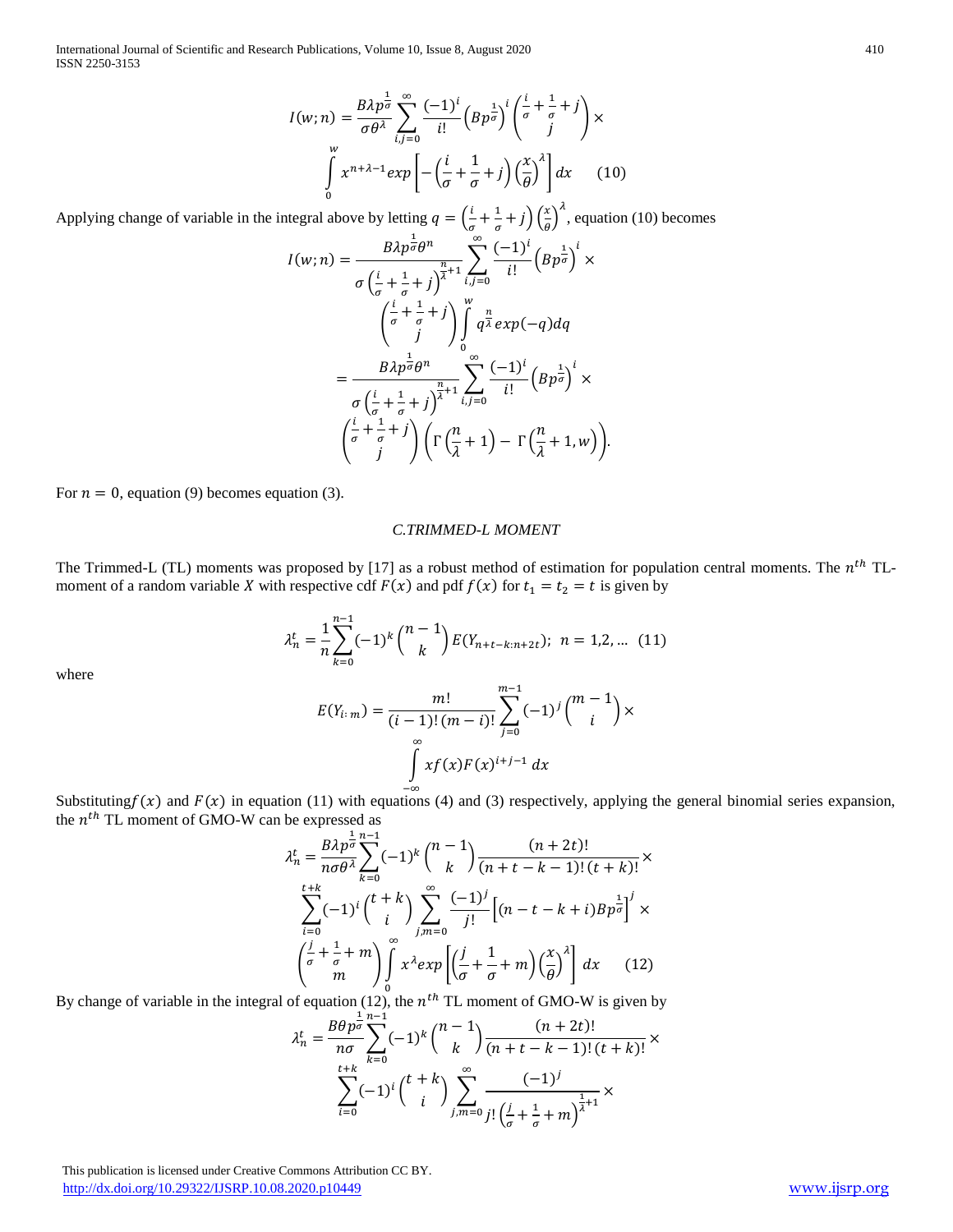International Journal of Scientific and Research Publications, Volume 10, Issue 8, August 2020 411 ISSN 2250-3153

$$
\left[ (n-t-k+i) B p^{\frac{1}{\sigma}} \right]^j \binom{\frac{j}{\sigma} + \frac{1}{\sigma} + m}{m} \Gamma(\lambda + 1)
$$

At  $t = 1$  and  $n = 1,2,3,4$ , the TL-moment corresponds to measures of location, scale, skewness and kurtosis respectively.

## IV. RELIABILITY

The hazard rate function (hrf) of a random variable X is defined by  $hrf = f(x)/1 - F(x)$ . The corresponding hrf of GMO-W random variable is given by Ē.  $2<sub>1</sub>$ 

$$
hrf = \frac{Bp^{\frac{1}{\sigma}}\lambda x^{\lambda-1} \exp\left[\left(\frac{x}{\theta}\right)^{\lambda}\right]}{\sigma \theta^{\lambda} \left\{\exp\left[\left(\frac{x}{\theta}\right)^{\lambda}\right] - 1\right\}^{\frac{1}{\sigma}+1}} \times
$$

$$
exp\left[-Bp^{\frac{1}{\sigma}}\left(\exp\left[\left(\frac{x}{\theta}\right)^{\lambda}\right] - 1\right)^{-\frac{1}{\sigma}}\right]
$$

$$
1 - exp\left[-Bp^{\frac{1}{\sigma}}\left(\exp\left[\left(\frac{x}{\theta}\right)^{\lambda}\right] - 1\right)^{-\frac{1}{\sigma}}\right]
$$

Figure 3 shows the plots of GMO-W hazard rate function with different parameter values.

Suppose the life of a component which has a random strength  $X_1$  and it is subjected to random stress  $X_2$ . The component survives the stress whenever  $X_1 > X_2$  hence,  $R = P(X_2 < X_1)$  measures the reliability of the component. Let  $X_1$  and  $X_2$  follow GMO-Weibull, then

$$
R = \int_{0}^{\infty} \frac{B p^{\frac{1}{\sigma}} \lambda x^{\lambda - 1} \exp\left[\left(\frac{x}{\theta}\right)^{\lambda}\right]}{\sigma \theta^{\lambda} \left\{\exp\left[\left(\frac{x}{\theta}\right)^{\lambda}\right] - 1\right\}^{\frac{1}{\sigma} + 1}} \times
$$

$$
exp\left[-2B p^{\frac{1}{\sigma}} \left(\exp\left[\left(\frac{x}{\theta}\right)^{\lambda}\right] - 1\right)^{-\frac{1}{\sigma}}\right] \tag{13}
$$

Simplifying equation (13) yields

$$
R = \frac{B p^{\frac{1}{\sigma}} \lambda}{\sigma \theta^{\lambda}} \sum_{i,j=0}^{\infty} \frac{(-1)^{i}}{i!} \left( 2 B p^{\frac{1}{\sigma}} \right)^{i} \left( \frac{2}{\sigma} + j \right) \times
$$
  

$$
\int_{0}^{\infty} exp \left[ -\left( \frac{2}{\sigma} + j \right) \left( \frac{x}{\theta} \right)^{\lambda} \right] dx
$$
  

$$
= \frac{\theta^{-\lambda+1} B p^{\frac{1}{\sigma}} \lambda}{\sigma} \sum_{i,j=0}^{\infty} \frac{(-1)^{i}}{i!} \left( 2 B p^{\frac{1}{\sigma}} \right)^{i} \left( \frac{2}{\sigma} + j \right) \frac{\Gamma \left( \frac{1}{\lambda} + 1 \right)}{\left( \frac{2}{\sigma} + j \right)^{\frac{1}{\lambda}}}
$$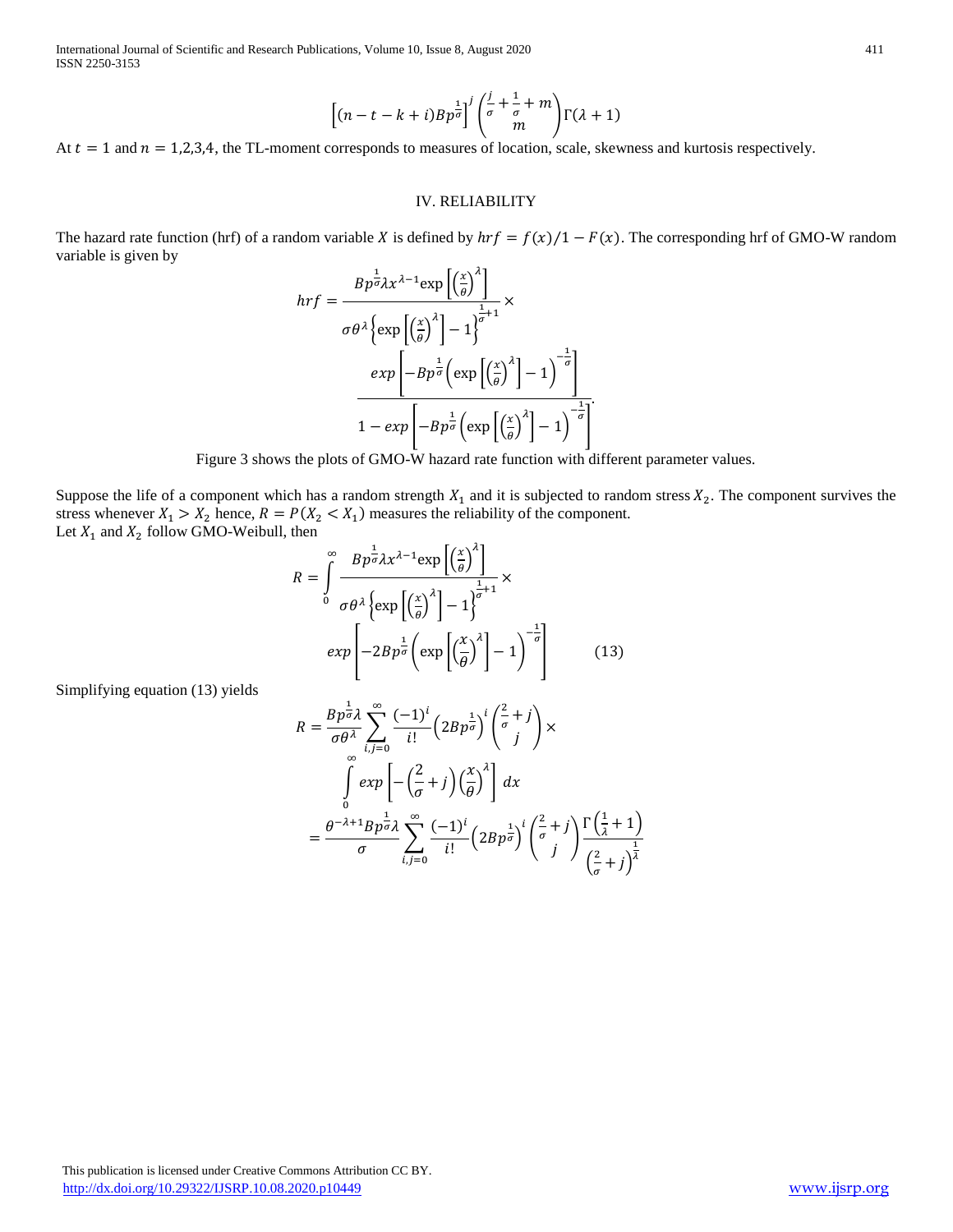

Figure 3. Plots of GMO-W hrf for different parameter values.

## V. ENTROPY

The measure of uncertainty of random variable  $X$  having GMO-W pdf is determined using Renyi entropy. For a random variable  $X$ having pdf  $f(x)$ , the Renyi entropy introduced by [18] is defined by

$$
I_R(\gamma) = \frac{1}{1 - \gamma} \log \left( \int_{-\infty}^{\infty} f^{\gamma}(x) dx \right)
$$
 (14)

Substituting equation (4) in equation (14) yields equation (15) on simplification

 $\lambda$ 

$$
I_{RGMO-W}(\gamma) = \frac{1}{1-\gamma} \log \left\{ \left( \frac{Bp^{\frac{1}{\sigma}}\lambda}{\sigma\theta^{\lambda}} \right)^{\gamma} \sum_{i,j=0}^{\infty} \frac{(-1)^{i}}{i!} \times \left( \gamma Bp^{\frac{1}{\sigma}} \right)^{i} \left( \gamma \left( \frac{1}{\sigma} + 1 \right) + \frac{i}{\sigma} + j - 1 \right) \times \int_{-\infty}^{\infty} x^{\gamma(\lambda-1)} exp\left[ \left( \frac{\gamma}{\sigma} + \frac{i}{\sigma} + j \right) \left( \frac{x}{\sigma} \right)^{\lambda} \right] dx \right\}
$$
(15)

Letting  $w = \left(\frac{y}{x}\right)$  $rac{\gamma}{\sigma}+\frac{i}{\sigma}$  $\frac{i}{\sigma} + j\bigg)\bigg(\frac{x}{\sigma}$  $\left(\frac{x}{\sigma}\right)^{\lambda}$  and by change of variable, the integral in equation  $(15)$  becomes

$$
\frac{\theta^{\gamma(\lambda-1)+1}}{\left(\frac{\gamma}{\sigma}+\frac{i}{\sigma}+j\right)^{\frac{1}{\lambda}(1+\gamma(\lambda-1))}}\Gamma\left(\frac{1}{\lambda}\left[1+\gamma(\lambda-1)\right]\right)
$$

and the Renyi entropy for GMO-W becomes

$$
I_{RGMO-W}(\gamma) = \frac{1}{1-\gamma} \log \left\{ \left( \frac{Bp^{\frac{1}{\sigma}}}{\sigma} \right)^{\gamma} \sum_{i,j=0}^{\infty} \frac{(-1)^i}{i!} \times \\ \left( \gamma Bp^{\frac{1}{\sigma}} \right)^i \left( \gamma \left( \frac{1}{\sigma} + 1 \right) + \frac{i}{\sigma} + j - 1 \right) \times \\ \frac{\gamma^{\gamma-1} \theta^{1-\gamma}}{\left( \frac{\gamma}{\sigma} + \frac{i}{\sigma} + j \right)^{\frac{1}{\lambda} [1+\gamma(\lambda-1)]} } \Gamma \left( \frac{1}{\lambda} [1 + \gamma(\lambda - 1)] \right) \right\}.
$$

 This publication is licensed under Creative Commons Attribution CC BY. http://dx.doi.org/10.29322/IJSRP.10.08.2020.p10449 www.ijsrp.org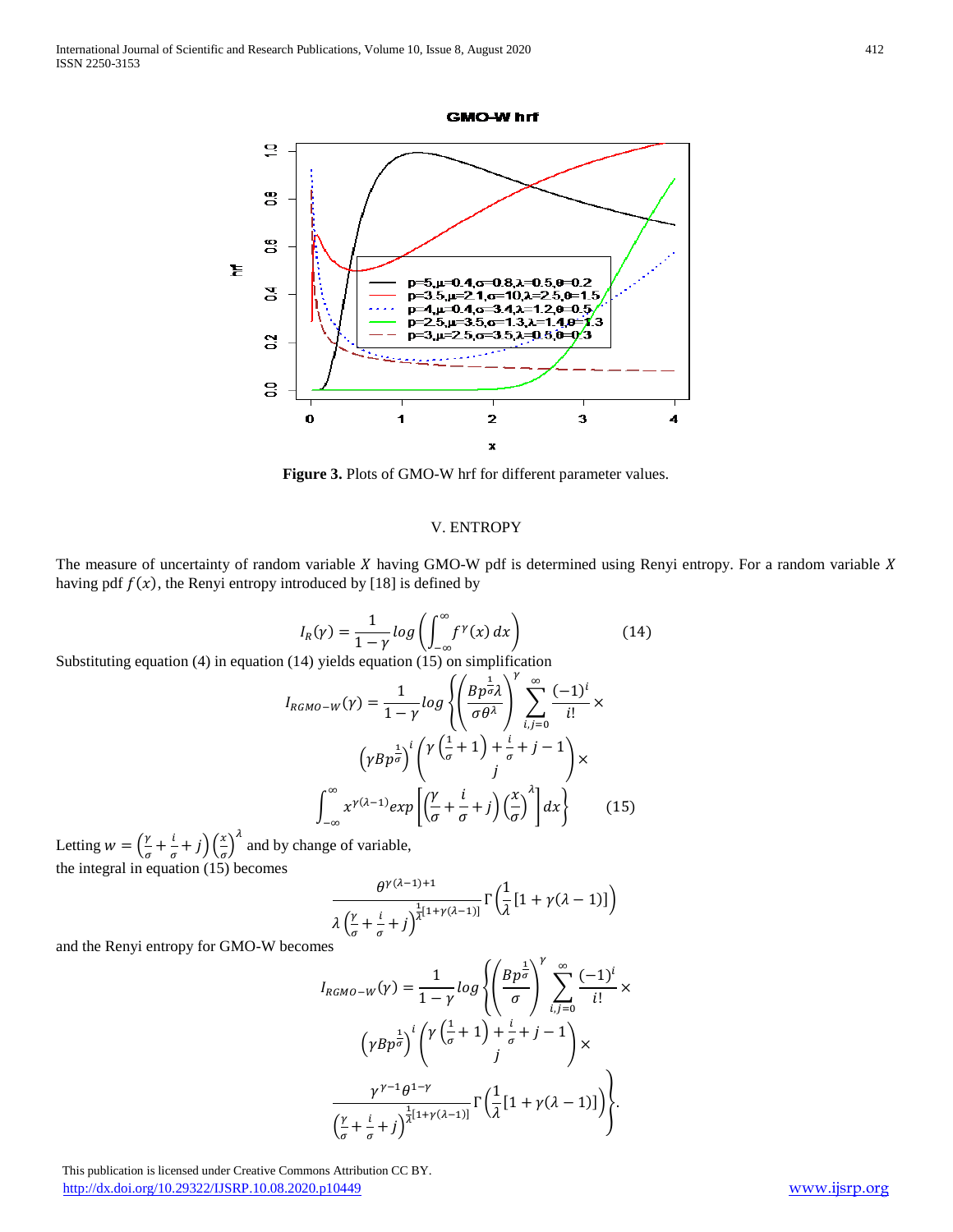## VI. ESTIMATION

Let  $X_1, X_2, ..., X_n$  be a random sample of size n drawn from GMO-W population. The log-likelihood function of the sample is given by

$$
\ell(\Theta) = \frac{n\mu}{\sigma} + n \log \left( p^{\frac{1}{\sigma}} \right) + n \log(\lambda) + (\lambda - 1) \sum_{i=1}^{n} \log(x_i)
$$

$$
+ \sum_{i=1}^{n} \left( \frac{x_i}{\theta} \right)^{\lambda} - \exp \left( \frac{\mu}{\sigma} \right) p^{\frac{1}{\sigma}} \sum_{i=1}^{n} \left( \exp \left[ \left( \frac{x_i}{\sigma} \right)^{\lambda} \right] - 1 \right)^{-\frac{1}{\sigma}}
$$

$$
- n \log(\sigma) - n \lambda \log(\theta)
$$

$$
- \left( \frac{1}{\sigma} + 1 \right) \sum_{i=1}^{n} \log \left( \exp \left[ \left( \frac{x_i}{\sigma} \right)^{\lambda} \right] - 1 \right). \tag{16}
$$

The score functions  $\left(\frac{\partial \ell(\Theta)}{\partial x}\right)$ д  $\partial \ell(\Theta)$ д  $\partial \ell(\Theta)$ д  $\partial \ell(\Theta)$ д  $\frac{\partial l(\Theta)}{\partial \lambda}$  associated to equation ( 16) are given as follows

$$
\frac{\partial \ell(\Theta)}{\partial p} = \frac{n}{\sigma p} - \frac{\exp(\frac{\mu}{\sigma})}{\sigma} p^{\frac{1}{\sigma} - 1} \sum_{i=1}^{n} \left( \exp\left[\left(\frac{x_i}{\sigma}\right)^{\lambda}\right] - 1 \right)^{\frac{1}{\sigma}}
$$
\n
$$
\frac{\partial \ell(\Theta)}{\partial \mu} = \frac{n}{\sigma} - \frac{\exp(\frac{\mu}{\sigma})}{\sigma} p^{\frac{1}{\sigma}} \sum_{i=1}^{n} \left( \exp\left[\left(\frac{x_i}{\sigma}\right)^{\lambda}\right] - 1 \right)^{\frac{1}{\sigma}}
$$
\n
$$
\frac{\partial \ell(\Theta)}{\partial \sigma} = \frac{\mu \exp(\frac{\mu}{\sigma})}{\sigma^2} p^{\frac{1}{\sigma}} \sum_{i=1}^{n} \left( \exp\left[\left(\frac{x_i}{\sigma}\right)^{\lambda}\right] - 1 \right)^{\frac{1}{\sigma}} - \frac{n}{\sigma}
$$
\n
$$
+ \frac{\log(p)p^{\frac{1}{\sigma}}}{\sigma^2} \exp\left(\frac{\mu}{\sigma}\right) \sum_{i=1}^{n} \left( \exp\left[\left(\frac{x_i}{\sigma}\right)^{\lambda}\right] - 1 \right)^{\frac{1}{\sigma}}
$$
\n
$$
- \frac{p^{\frac{1}{\sigma}}}{\sigma^2} \exp\left(\frac{\mu}{\sigma}\right) \sum_{i=1}^{n} \log\left(\exp\left[\left(\frac{x_i}{\sigma}\right)^{\lambda}\right] - 1 \right) \times
$$
\n
$$
\left( \exp\left[\left(\frac{x_i}{\sigma}\right)^{\lambda}\right] - 1 \right)^{\frac{1}{\sigma}} + \frac{1}{\sigma} \sum_{i=1}^{n} \log\left(\exp\left[\left(\frac{x_i}{\sigma}\right)^{\lambda}\right] - 1 \right)
$$
\n
$$
\frac{\partial \ell(\Theta)}{\partial \theta} = -\lambda \theta^{-(\lambda+1)} \sum_{i=1}^{n} x_i^{\lambda} + \frac{\exp(\frac{\mu}{\sigma}) p^{\frac{1}{\sigma}} \lambda \theta^{-(\lambda+1)}}{\sigma} \times
$$
\n
$$
\sum_{i=1}^{n} x_i^{\lambda} \exp\left[\left(\frac{x_i}{\theta}\right)^{\lambda} \right] \left( \exp\left[\left(\frac{x_i}{\sigma}\right)^{\lambda}\right] - 1 \right)^{-(
$$

The maximum likelihood estimators for the unknown parameters of GMO-W distribution can be obtained by equating the score functions to zero and solving simultaneously for the respective parameters. However, the resultant equations are non-linear hence; the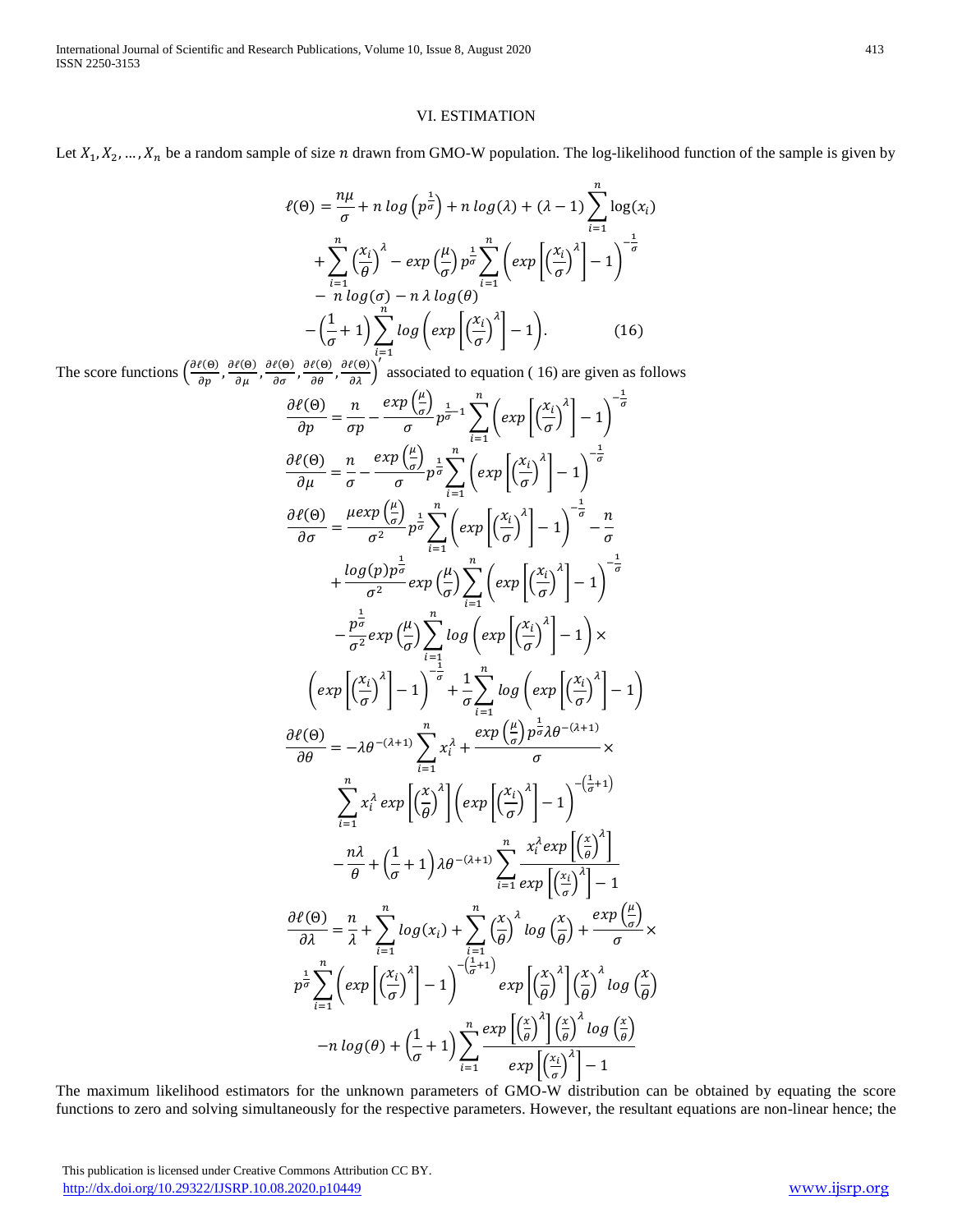maximum likelihood estimates can be evaluated by using non-linear iterative optimization method such as BFGS which is implementable in R statistical software.

The Fisher Information Matrix  $(I_{-GMOW}(\theta))$  can be obtain by taking the negative expectation of the second partial derivative of the log-likelihood with respect to parameter given by  $-E\left(\frac{\partial^2 \ell(\Theta)}{\partial \Theta} \right)$  $\frac{\partial^2 \ell(\Theta)}{\partial \Theta_i \partial \Theta_j}$ . Under certain regularities  $\sqrt{n}(\widehat{\Theta} - \Theta)$  follows multivariate normal  $N_5(0, V)$ ; where variance-covariance V is the inverse of the Fisher Information Matrix denoted by  $I_{GMOW}^{-1}(0)$ .

The asymptotic consistency of the maximum likelihood is evaluated through simulation study. Random samples of sizes  $n =$ 50, 75, 100, 150, 00, 150, 250 are generated using equation (6) for  $N = 500$  times with parameter values  $\Theta = (p = 2, \mu = 1.8, \sigma = 1.0)$  $(0.3, \lambda = 1.3, \theta = 0.2)$ . For each  $N_i$   $i = 1, 2, ..., 500$ , parameter estimates  $\hat{\Theta}$  are determined and mean estimate, biases and mean square errors (mse) computed using :

$$
mean = \frac{1}{N} \sum_{i=1}^{N} \widehat{\Theta}
$$

$$
bias = \frac{1}{N} \sum_{i=1}^{N} (\widehat{\Theta} - \Theta)
$$

$$
mse = \frac{1}{N} \sum_{i=1}^{N} (\widehat{\Theta} - \Theta)^2
$$

and

Table 1 shows the results of the simulation study. The values in Table 1 indicate that as the sample size increases, the mean estimates tends to the true parameter values and the mse decreases as expected.

| Table1. Result of simulation study |                 |            |             |         |  |  |
|------------------------------------|-----------------|------------|-------------|---------|--|--|
| Sample size $(n)$                  | Parameter       | Mean value | <b>Bias</b> | Mse     |  |  |
| 50                                 | $p=2$           | 2.0564     | 0.0564      | 0.7337  |  |  |
|                                    | $\mu = 1.8$     | 1.4452     | $-0.3548$   | 4.4357  |  |  |
|                                    | $\sigma = 0.3$  | 0.6245     | 0.3245      | 0.8087  |  |  |
|                                    | $\lambda = 1.3$ | 4.5204     | 3.2204      | 96.0671 |  |  |
|                                    | $\theta = 0.2$  | 0.2027     | 0.0027      | 0.0199  |  |  |
| 75                                 | $p=2$           | 2.0661     | 0.0661      | 0.6418  |  |  |
|                                    | $\mu = 1.8$     | 1.5329     | $-0.2033$   | 3.9769  |  |  |
|                                    | $\sigma = 0.3$  | 0.5329     | 0.2329      | 0.5287  |  |  |
|                                    | $\lambda = 1.3$ | 3.4518     | 2.1518      | 63.0859 |  |  |
|                                    | $\theta = 0.2$  | 0.1922     | $-0.0078$   | 0.0163  |  |  |
| 100                                | $p=2$           | 2.0318     | 0.0319      | 0.6341  |  |  |
|                                    | $\mu = 1.8$     | 1.5863     | $-0.2137$   | 3.2444  |  |  |
|                                    | $\sigma = 0.3$  | 0.5011     | 0.2011      | 0.4342  |  |  |
|                                    | $\lambda = 1.3$ | 3.2395     | 1.9395      | 54.6662 |  |  |
|                                    | $\theta = 0.2$  | 0.1981     | $-0.0019$   | 0.0141  |  |  |
| 150                                | $p = 2$         | 2.090      | 0.0981      | 0.3614  |  |  |
|                                    | $\mu = 1.8$     | 1.8360     | 0.0360      | 1.4709  |  |  |
|                                    | $\sigma = 0.3$  | 0.3966     | 0.0966      | 0.1409  |  |  |
|                                    | $\lambda = 1.3$ | 2.0468     | 0.7469      | 15.2519 |  |  |
|                                    | $\theta = 0.2$  | 0.1876     | $-0.0124$   | 0.0091  |  |  |
| 250                                | $p=2$           | 2.1436     | 0.1436      | 0.1809  |  |  |
|                                    | $\mu = 1.8$     | 2.0611     | 0.2611      | 0.6481  |  |  |
|                                    | $\sigma = 0.3$  | 0.3530     | 0.0530      | 0.0512  |  |  |
|                                    | $\lambda = 1.3$ | 1.5180     | 0.2182      | 3.5316  |  |  |
|                                    | $\theta = 0.2$  | 0.1718     | $-0.0282$   | 0.0065  |  |  |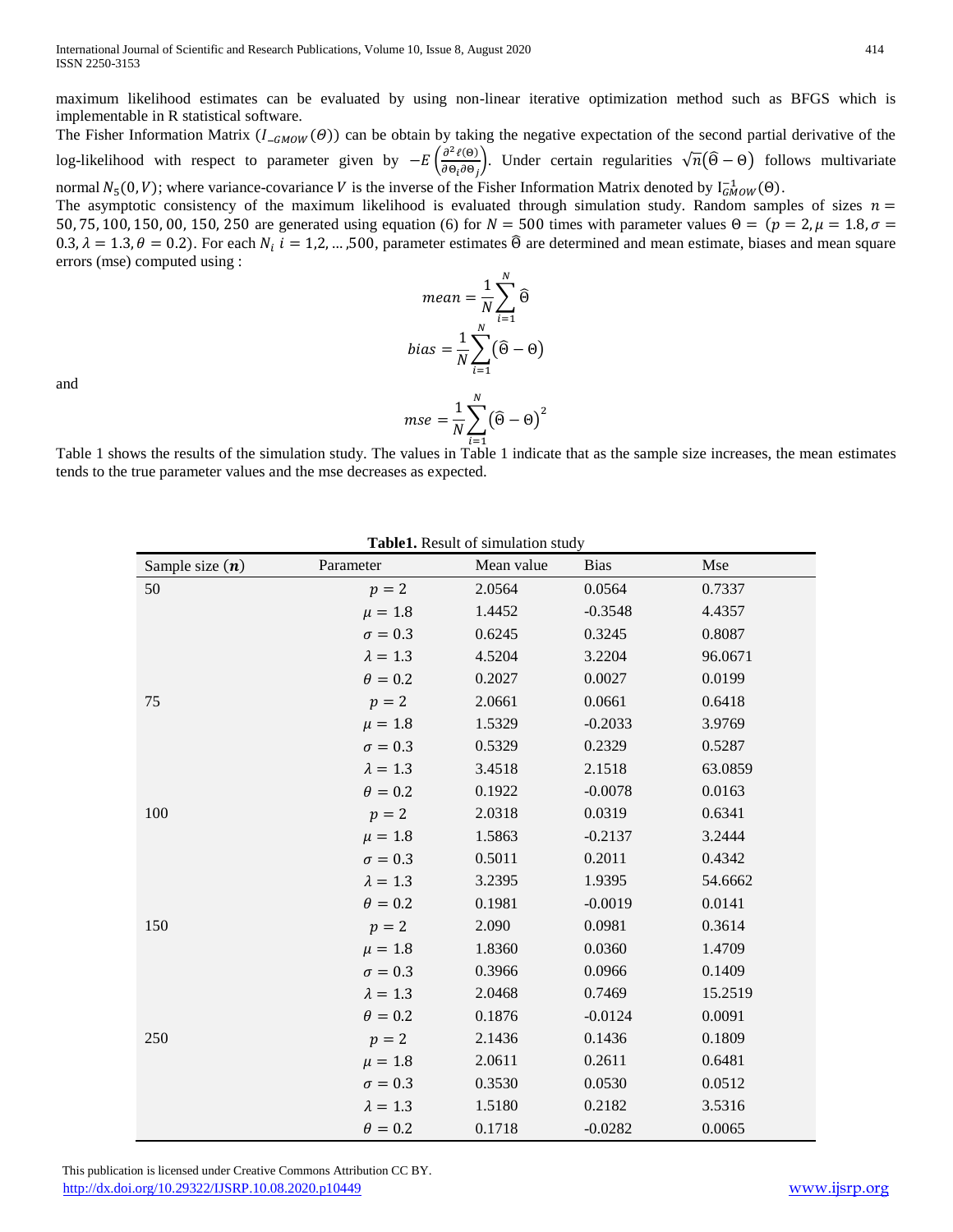### VII. APPLICATIONS

Two real-life data sets are used to illustrate the applicability and potentials of GMOW distribution to provide better fit among other existing distributions in the literature; Beta-Weibull (BW), Gamma-Weibull (GW), Exponentiated-Weibull (ExpW), Marshall-Olkin extended Weibull (MOW), Kumaraswamy-Weibull (KW), and Weibull distribution. The Cramer von Mises, Anderson darling, Akaike Information Criterion (AIC), and Kolmogorov-Siminov (K-S) goodness-of-fit statistics are used to determine the model of best fit. Generally, model with the least value of goodness-of-fit statistics is adjudged the best.

The first data set is on the lifetime of 50 industrial device put on life test. The data set is reported by [19]. The data set is given as Data set 1: 0.1, 0.2, 1.0, 1.0, 1.0, 1.0, 1.0, 2.0, 3.0, 6.0, 7.0, 11.0, 12.0, 18.0, 18.0, 18.0, 18.0, 18.0, 21.0, 32.0, 36.0, 40 .0, 45.0, 45.0, 47.0, 50.0, 55.0, 60.0, 63.0, 63.0, 67.0, 67.0, 67.0, 67.0, 72.0, 75.0, 79.0, 82.0, 82.0, 83.0, 84.0, 84.0, 84.0, 85.0, 85.0, 85.0, 85.0, 85.0, 86.0, 86.0.

The second data set represent observed survival times (weeks) for AG positive. The data set is concave-convex and it is reported by [20]. The data set is given as data set 2: 65, 156, 100, 134, 16, 108, 121, 4, 39, 143, 56, 26, 22, 1, 1, 5, 65.

The parameter estimates and associated standard errors of the competing distributions are determined for the two data sets (Data set 1 and Data set 2); they are given respectively in Tables 2 and 4. Furthermore, the estimates goodness-of-fit statistics are given respectively in Tables 3 and 5 for Data set 1 and Data set 2.

| <b>Table 2.</b> Parameter estimate (standard errors) for Data set 1 |          |                                      |           |          |          |  |  |
|---------------------------------------------------------------------|----------|--------------------------------------|-----------|----------|----------|--|--|
| Distribution                                                        |          | Parameter Estimate (Standard errors) |           |          |          |  |  |
|                                                                     | 0.1713   | $-0.2879$                            | 18.2782   | 5.0512   | 40.8369  |  |  |
| $GMOW(p,\mu,\sigma,\lambda,\theta)$                                 | (1.0837) | (6.8924)                             | (2.0306)  | (0.0389) | (0.0389) |  |  |
| $BW(a, \beta, \lambda, \theta)$                                     | 0.2216   | 0.0555                               | 1.6764    | 10.3829  |          |  |  |
|                                                                     | (0.0543) | (0.0084)                             | (0.0032)  | (0.003)  |          |  |  |
| $GW(a, \lambda, \theta)$                                            | 1.4616   | 0.6872                               | 69.5254   |          |          |  |  |
|                                                                     | (0.1437) | (0.0828)                             | (22.1679) |          |          |  |  |
| $ExpW(a, \lambda, \theta)$                                          | 0.1378   | 5.1300                               | 87.1016   |          |          |  |  |
|                                                                     | (0.0195) | (0.0059)                             | (0.9588)  |          |          |  |  |
| $MOW(p, \lambda, \theta)$                                           | 6.6762   | 0.6994                               | 13.9565   |          |          |  |  |
|                                                                     | (5.2876) | (0.1499)                             | (8.8993)  |          |          |  |  |
| $KW(a,b,\lambda,\theta)$                                            | 0.1557   | 0.0634                               | 1.5445    | 9.3740   |          |  |  |
|                                                                     | (0.0212) | (0.0091)                             | (0.0123)  | (0.0132) |          |  |  |
| $Weibull(\lambda, \theta)$                                          | 0.9489   | 44.8762                              |           |          |          |  |  |
|                                                                     | (0.1195) | (6.9396)                             |           |          |          |  |  |

**Table 2.** Parameter estimate (standard errors) for Data set 1

**Table 3.** Goodness-of-fit statistics for Data set 1

| Distribution                        | CvM    | An     | AIC-     | $K-S$  |
|-------------------------------------|--------|--------|----------|--------|
| $GMOW(p,\mu,\sigma,\lambda,\theta)$ | 0.0974 | 0.8255 | 445.315  | 0.1289 |
| $BW(a, \beta, \lambda, \theta)$     | 0.3000 | 1.9339 | 470.6071 | 0.1798 |
| $GW(a, \lambda, \theta)$            | 0.5729 | 3.4035 | 462.8996 | 0.4953 |
| $ExpW(a, \lambda, \theta)$          | 0.2459 | 1.6586 | 463.6542 | 0.2252 |
| $MOW(p, \lambda, \theta)$           | 1.5570 | 7.9348 | 481.4148 | 0.9262 |
| $KW(a,b,\lambda,\theta)$            | 0.3422 | 2.1868 | 476.6580 | 0.1732 |
| $Weibull(\lambda, \theta)$          | 0.4947 | 3.0004 | 485.9592 | 0.1931 |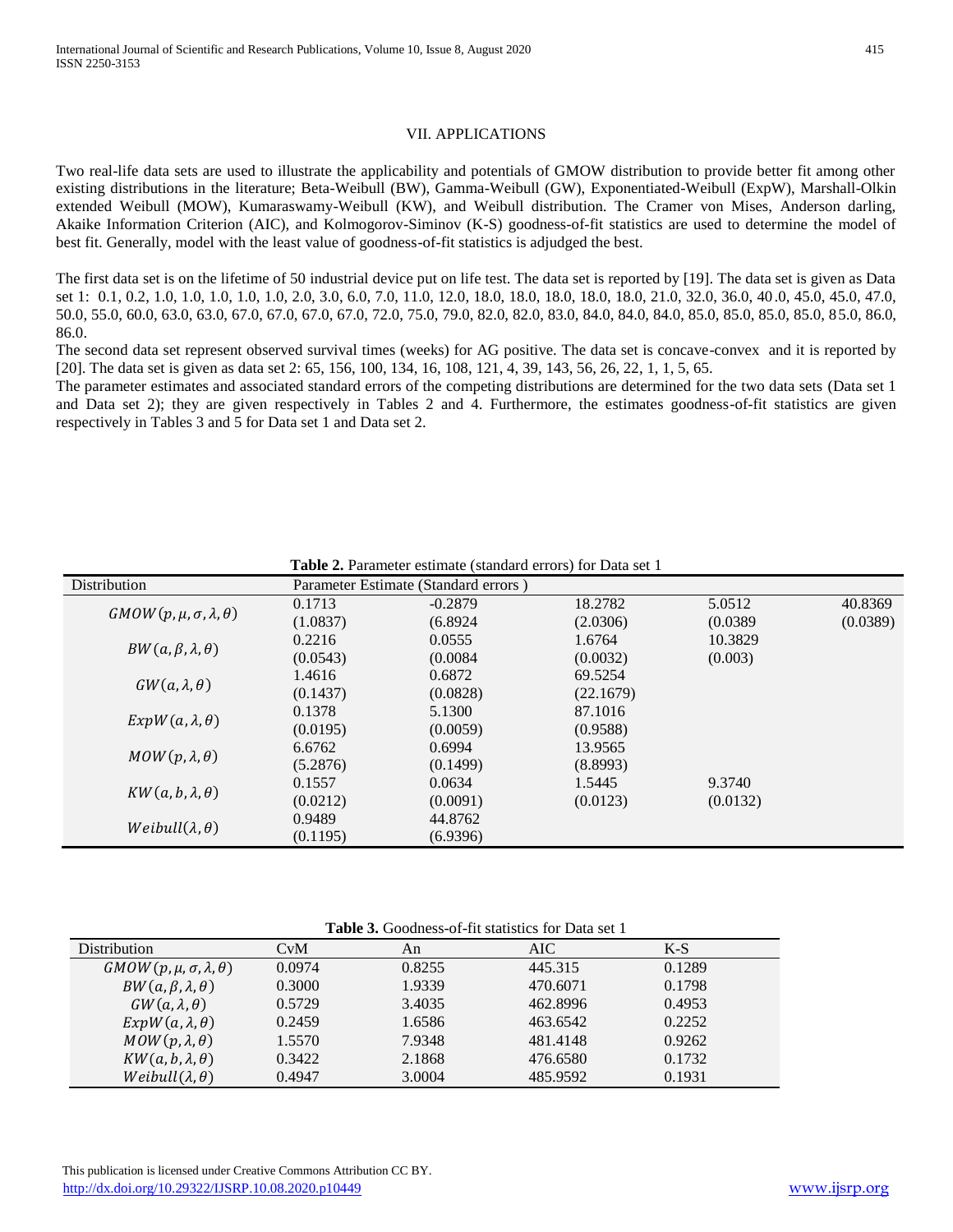

Figure 4. Estimated plots of Data set 1 a) competing pdfs b) competing cdfs with the empirical cdf.

The values in Tables 3 and 5 clearly indicate that GMOW distribution has the least goodness-of-fit statistics for the two data sets hence, provided the best fit among the competing distributions. The plots of the estimated pdfs and estimated cdfs of some the competing distributions are shown in Figures 4 and 5 for Data set 1 and Data set 2 respectively. The plots in the two Figures also show that the GMOW distribution provided the best fit for the data sets.

| Table 4. Parameter estimate (standard errors) for Data set 2 |  |  |  |  |
|--------------------------------------------------------------|--|--|--|--|
|--------------------------------------------------------------|--|--|--|--|

| Distribution                            |          | Parameter Estimate (Standard errors) |           |          |          |
|-----------------------------------------|----------|--------------------------------------|-----------|----------|----------|
| $GMOW(p, \mu, \sigma, \lambda, \theta)$ | 0.0041   | 1.4494                               | 9.4383    | 3.6756   | 63.5884  |
|                                         | (0.0221) | (8.3423)                             | (6.2459)  | (2.7448) | (31.750) |
|                                         | 0.7967   | 0.0638                               | 0.8714    | 2.5268   |          |
| $BW(a, \beta, \lambda, \theta)$         | (0.4953) | (0.0161)                             | (0.0024)  | (0.0024) |          |
|                                         | 0.9004   | 0.9343                               | 63.4599   |          |          |
| $GW(a, \lambda, \theta)$                | (1.9671) | (1.5478)                             | (173.246) |          |          |
|                                         | 1.6149   | 0.6012                               | 31.1669   |          |          |
| $ExpW(a, \lambda, \theta)$              | (1.7986) | (0.4083)                             | (49.3803) |          |          |
| $MOW(p, \lambda, \theta)$               | 3.7857   | 0.6904                               | 24.1952   |          |          |
|                                         | (7.8594) | (0.3627)                             | (41.5819) |          |          |
| $KW(a,b,\lambda,\theta)$                | 0.7599   | 0.0679                               | 0.9365    | 3.6398   |          |
|                                         | (0.0326) | (0.0165)                             | (0.0078)  | (0.0079) |          |
| $Weibull(\lambda, \theta)$              | 0.8841   | 59.1653                              |           |          |          |
|                                         | (0.1831) | (16.936)                             |           |          |          |

## **Table 5.** Goodness-of-fit statistics for Data set 2

| <b>Distribution</b>                     | CvM    | An     | AIC.     | $K-S$  |  |
|-----------------------------------------|--------|--------|----------|--------|--|
| $GMOW(p, \mu, \sigma, \lambda, \theta)$ | 0.0235 | 0.1806 | 176.9677 | 0.1021 |  |
| $BW(a, \beta, \lambda, \theta)$         | 0.0659 | 0.4791 | 181.2613 | 0.1515 |  |
| $GW(a, \lambda, \theta)$                | 0.0678 | 0.4916 | 180.0657 | 0.1668 |  |
| $ExpW(a, \lambda, \theta)$              | 0.0890 | 0.6165 | 181.5105 | 0.1698 |  |
| $MOW(p, \lambda, \theta)$               | 0.3714 | 2.1015 | 179.8503 | 0.8697 |  |
| $KW(a,b,\lambda,\theta)$                | 0.0647 | 0.4732 | 181.8574 | 0.1364 |  |
| $Weibull(\lambda, \theta)$              | 0.0704 | 0.5076 | 178.2193 | 0.1491 |  |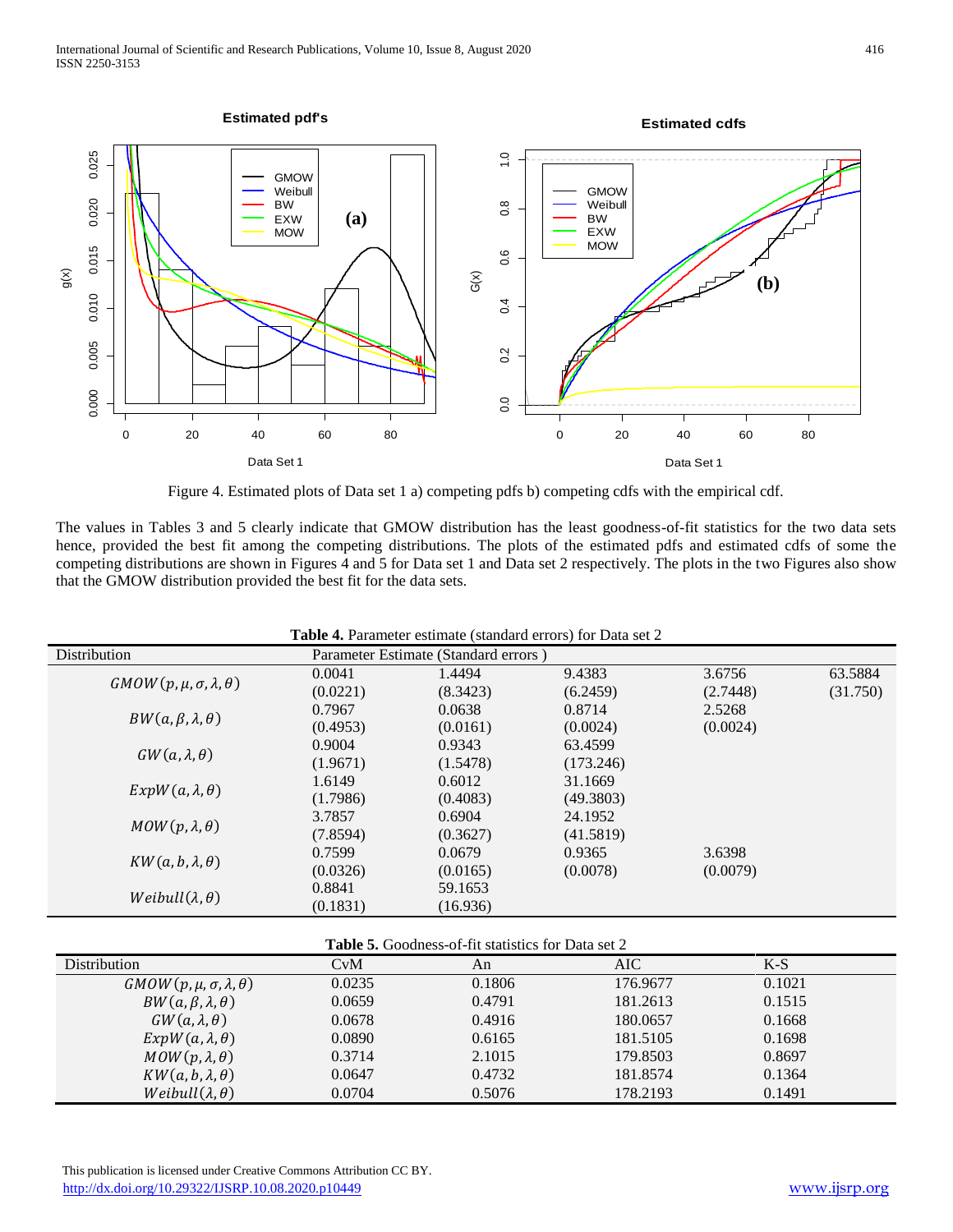

Figure 5. Estimated plots for Data set 2 a) competing pdfs b) competing cdf with the empirical cdf.

## VIII. CONCLUSION

In this paper, we introduced a new flexible extended Weibull distribution called Gumbel Marshall-Olkin Weibull. The new distribution has bimodal pdf shape and bathtub hazard rate function shape among other shapes. The statistical properties of the new distribution were derived and the unknown parameters of the new distribution were estimeated using the maximum likelihood method. Finally, the new distribution and other existing distributions in the literature were used to model two real-life data sets. The computed goodness-of-fit statistics show that the new distribution provided the best fit for the two data sets.

## **REFERENCES**

- [1] F. Famoye, C. Lee, and N. Eugene (2004). Beta-Normal distribution: Bimodality properties and application. *Journal of Modern Applied Statistical Methods*, 3: 85- 103.
- [2] S. Nadarajah (2009). Bathtub-Shape failure rate function. *Qual Quant,* 43: 855-863

.

- [3] C.D Lai, M. Xie and D.N.P. Murthy (2001). Bathtub-Shape Failure Rate Life Distributions. Handbook of Statistics, N. Balakrishnan and C.R. Rao eds, 20.
- [4] M. Meniconi and D. M. Barry (1996). The power function distribution: A useful and simple distribution to assess electrical component reliability. *Microlectron Reliab,* 36(9): 1207-1212.
- [5] G.S. Mudholkar, D.K. Srivastava and M. Freimer (1995). The Exponentiated Weibull family: A reanalysis of the Bus-Motor failure data. *Technometrics,* 37(4): 436-445.
- [6] G.M. Cordeiro, E.M.M Ortega and S. Nadarajah (2010). The Kumaraswamy Weibull distribution with application to failure data. *Journal of the Franklin institute*, 347: 1399-1429.
- [7] C. Lee, F. Famoye and O. Olumolade (2007). Beta-Weibull distribution: Some properties and applications to censored data. *Journal of Modern Applied Statistical methods*, 6:173-186.
- [8] S. B. Provost, Abdus Saboor and Munir Ahmad (2011). The Gamma-Weibull distribution. *Pak. J. Statist*., 27(2): 111-131.
- [9] R. Al-Aqtash, C. Lee and F. Famoye (2014). Gumbel-Weibull distribution: properties and apllications. *Journal of Modern Statistical Methods*, 13(2): 201-225.
- [10] M.E. Ghitany, E.K. Al-Hussaini and R.A. Al-Jarallah (2006). Marshall-Olkin extended Weibull distribution and its application to censored data. *Journal of*